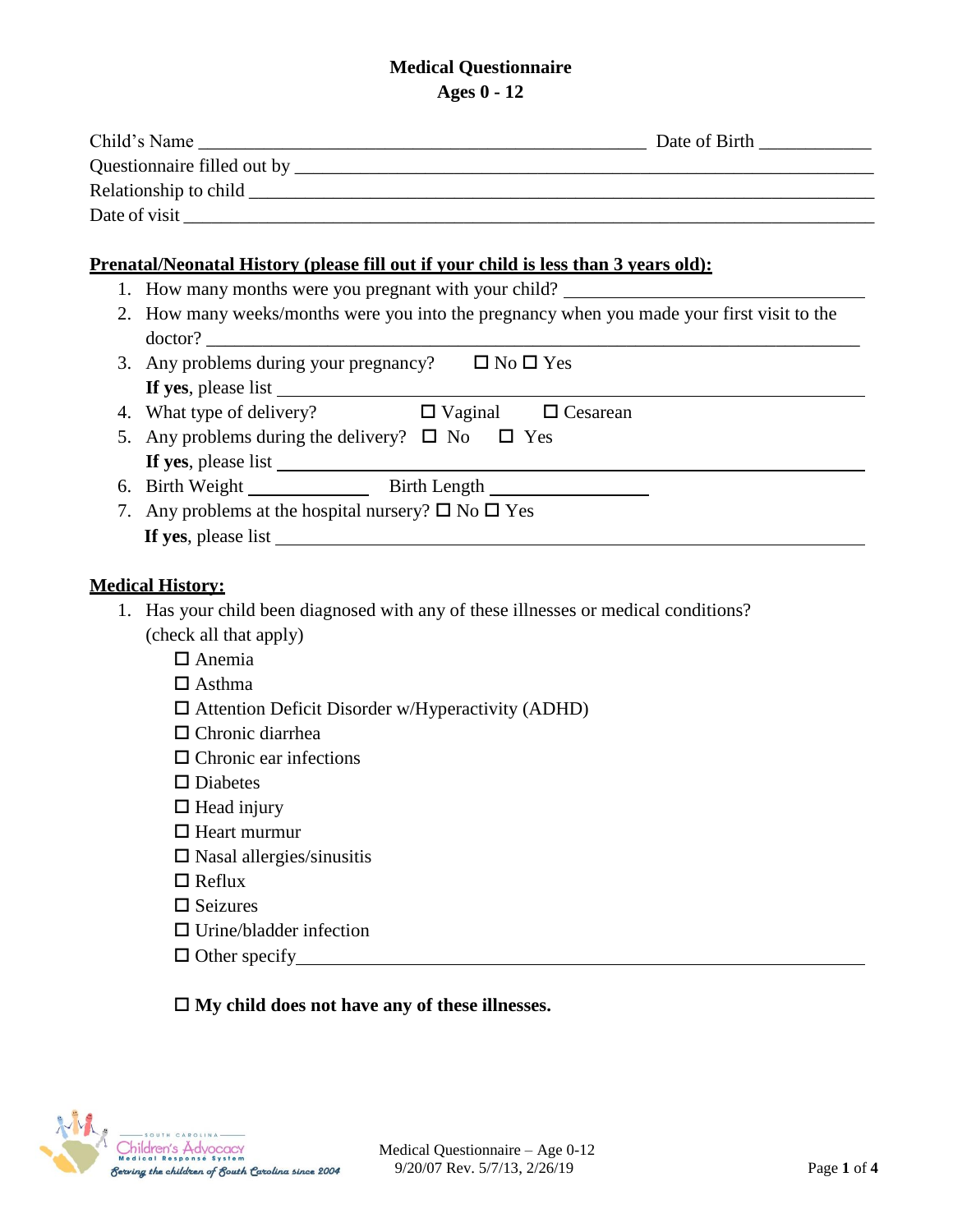2. Has your child ever been admitted to a hospital?  $\square$  No  $\square$  Yes

## **If yes,**

- a. What was the admission for?
- b. How old was your child?
- c. Name of hospital and city\_\_\_\_\_\_\_\_\_\_\_\_\_\_\_\_\_\_\_\_\_\_\_\_\_\_\_\_\_\_\_\_\_\_\_\_\_\_\_\_\_\_\_\_\_\_\_\_\_\_\_
- 3. Has your child ever had any surgeries?  $\square$  No  $\square$  Yes

# **If yes,**

- a. What was the surgery for?
- b. How old was your child?
- c. Name of hospital and city \_\_\_\_\_\_\_\_\_\_\_\_\_\_\_\_\_\_\_\_\_\_\_\_\_\_\_\_\_\_\_\_\_\_\_\_\_\_\_\_\_\_\_\_\_\_\_\_\_\_\_
- 4. Does your child have any allergies to food or medications?  $\square$  No  $\square$  Yes **If yes**, please list
- 5. Are your child's immunizations up to date?  $\square$  No  $\square$  Yes **If no**, which are pending?
- 6. Please check all that apply to your child's health at this time
	- $\Box$  Loss of energy
	- Weight loss
	- $\Box$  Weight gain
	- $\Box$  Trouble with eyesight
	- $\square$  Wears glasses
	- $\Box$  Difficulty hearing
	- $\Box$  Teeth are discolored and break easily
	- $\square$  Gums bleed easily
	- $\square$  Bleeds for a long time after a cut
	- $\square$  Wheezing
	- $\Box$  Muscle aches
	- $\square$  Joint pain or swelling
	- $\Box$  Hives
	- $\square$  Eczema

# **My child does not have any of these problems.**

7. Is your child taking any medications or vitamins now?  $\Box$  No  $\Box$  Yes

**If yes**, what is he/she taking?

What illness/condition is he/she taking this for?

8. Who is your child's doctor? In what town/city does the doctor have his/her practice?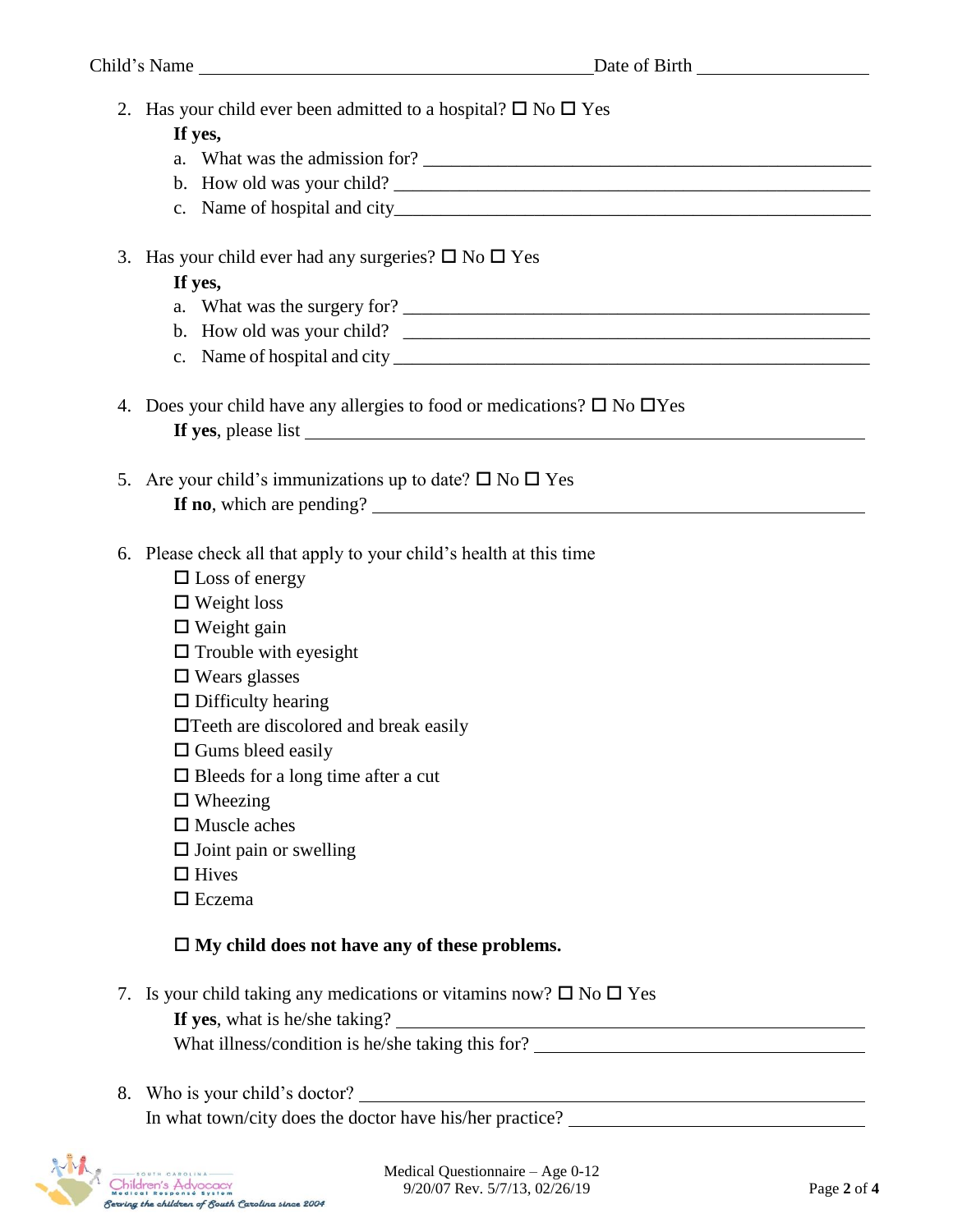## **Family Medical History**

Do any of your child's siblings, parents or grandparents suffer any of the following medical conditions? (Check all that apply and identify the family member affected by each illness)

|   | Asthma                                                                                                                                                                                                                         |
|---|--------------------------------------------------------------------------------------------------------------------------------------------------------------------------------------------------------------------------------|
|   | Delay in talking, moving around or understanding things ________________________                                                                                                                                               |
|   |                                                                                                                                                                                                                                |
|   |                                                                                                                                                                                                                                |
|   |                                                                                                                                                                                                                                |
|   | Had a lot of discolored, broken or chipped teeth _______________________________                                                                                                                                               |
|   |                                                                                                                                                                                                                                |
|   | $HIV/ AIDS$ $\qquad \qquad$                                                                                                                                                                                                    |
|   | Loss of hearing head and the same state of the same state of the same state of the same state of the same state of the same state of the same state of the same state of the same state of the same state of the same state of |
|   |                                                                                                                                                                                                                                |
|   |                                                                                                                                                                                                                                |
| ப |                                                                                                                                                                                                                                |
|   |                                                                                                                                                                                                                                |
|   |                                                                                                                                                                                                                                |
|   |                                                                                                                                                                                                                                |
|   |                                                                                                                                                                                                                                |

### **No one in my family has any of these illnesses or problems**

### **Developmental History (please fill out if your child is less than 3 years old):**

- 1. At what age did your child do the following for the first time?
	- a. Roll over
	- b. Sit up on his/her own
	- c. Stand up
	- d. Walk
	- e. Run
	- f. Clear words
- 2. Is your child already talking in phrases or sentences?  $\square$  No  $\square$  Yes
- 3. Is your child already toilet-trained?  $\square$  No  $\square$  Yes
- 4. What do you do when your child is acting up?



\_\_\_\_\_\_\_\_\_\_\_\_\_\_\_\_\_\_\_\_\_\_\_\_\_\_\_\_\_\_\_\_\_\_\_\_\_\_\_\_\_\_\_\_\_\_\_\_\_\_\_\_\_\_\_\_\_\_\_\_\_\_\_\_\_\_\_\_\_\_\_\_\_\_ \_\_\_\_\_\_\_\_\_\_\_\_\_\_\_\_\_\_\_\_\_\_\_\_\_\_\_\_\_\_\_\_\_\_\_\_\_\_\_\_\_\_\_\_\_\_\_\_\_\_\_\_\_\_\_\_\_\_\_\_\_\_\_\_\_\_\_\_\_\_\_\_\_\_ \_\_\_\_\_\_\_\_\_\_\_\_\_\_\_\_\_\_\_\_\_\_\_\_\_\_\_\_\_\_\_\_\_\_\_\_\_\_\_\_\_\_\_\_\_\_\_\_\_\_\_\_\_\_\_\_\_\_\_\_\_\_\_\_\_\_\_\_\_\_\_\_\_\_ \_\_\_\_\_\_\_\_\_\_\_\_\_\_\_\_\_\_\_\_\_\_\_\_\_\_\_\_\_\_\_\_\_\_\_\_\_\_\_\_\_\_\_\_\_\_\_\_\_\_\_\_\_\_\_\_\_\_\_\_\_\_\_\_\_\_\_\_\_\_\_\_\_\_

<u> 1990 - Johann Barbara, martin a</u>